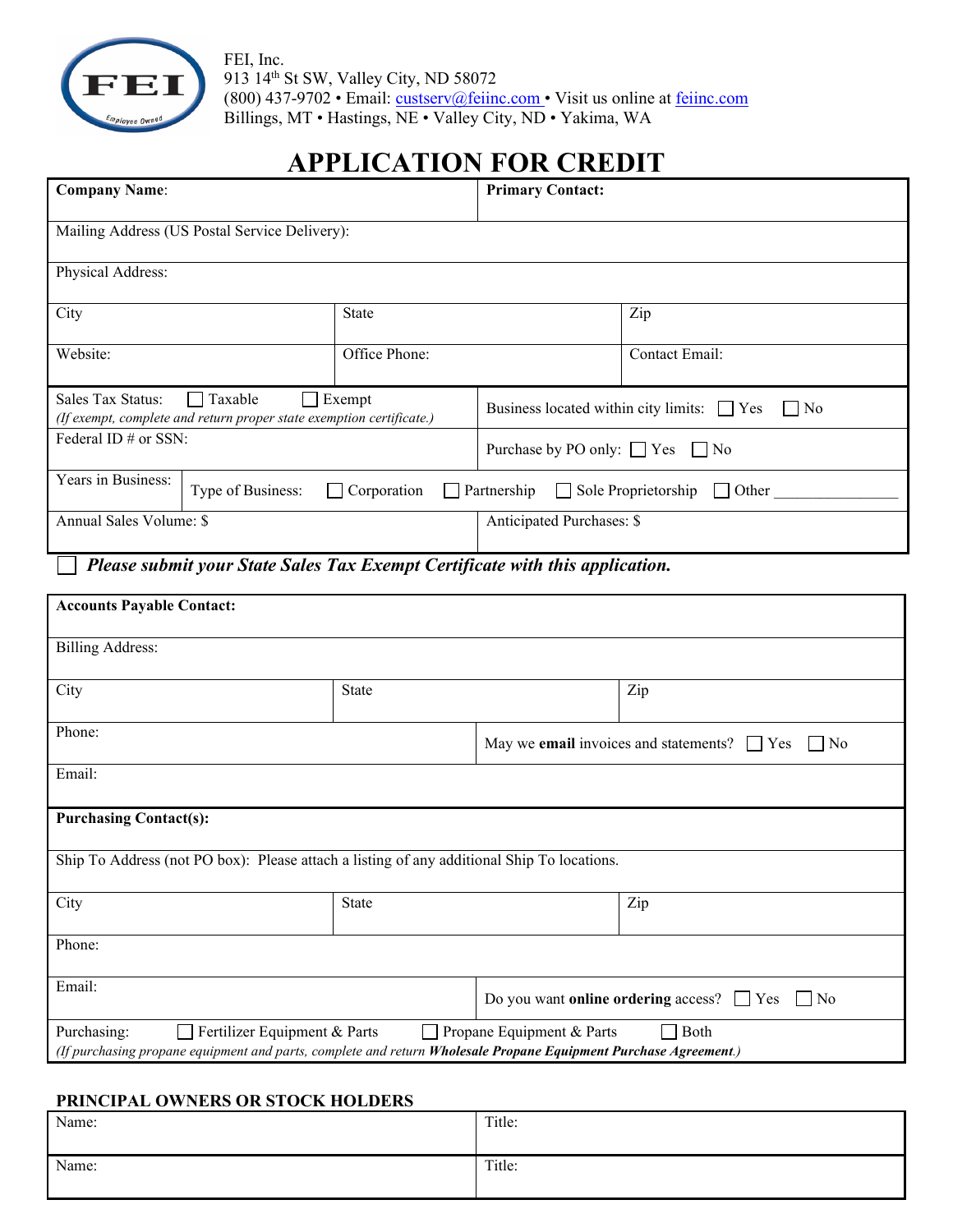## **BANK REFERENCE**

| <b>Institution Name:</b> |      |                  |     |  |
|--------------------------|------|------------------|-----|--|
| Address                  | City | State            | Zip |  |
| <b>Contact Person:</b>   |      | Phone:           |     |  |
| Account $\#$ :           |      | Type of Account: |     |  |

## **TRADE REFERENCES**

| <b>Company Name:</b>   |      | Type of Business: |        |
|------------------------|------|-------------------|--------|
| Address                | City | <b>State</b>      | Zip    |
| <b>Contact Person:</b> |      | Phone:            | Email: |

| <b>Company Name:</b>   |      | Type of Business: |        |
|------------------------|------|-------------------|--------|
| Address                | City | <b>State</b>      | Zip    |
| <b>Contact Person:</b> |      | Phone:            | Email: |

| <b>Company Name:</b>   |      | Type of Business: |        |
|------------------------|------|-------------------|--------|
| Address                | City | State             | Zip    |
| <b>Contact Person:</b> |      | Phone:            | Email: |

#### **CREDIT TERMS: NET 15 DAYS, FINANCE CHARGES OF 1.5% PER MONTH WILL BE ADDED AFTER 30 DAYS.**

I certify that all information on this application is correct and that I fully understand the credit terms as stated in this application. I (we) agree to proper payment as invoiced in consideration for credit extended. If at any time my account becomes past due and collection proceedings are necessary; all accrued interest and collection fees are my responsibility. Furthermore, FEI, Inc. may contact the above references to obtain credit information.

| Legal Company Name:                 |                                                             |                 |  |
|-------------------------------------|-------------------------------------------------------------|-----------------|--|
| Signature of Authorized Person:     | Please print, sign, and then mail or scan/email back to us. | Date:           |  |
| PLEASE REMIT PAYMENTS TO: FEI, Inc. | 913 14th Street SW<br>Valley City, ND 58072                 |                 |  |
| For office use only:<br>Account $#$ | Credit Limit                                                | Sales Territory |  |